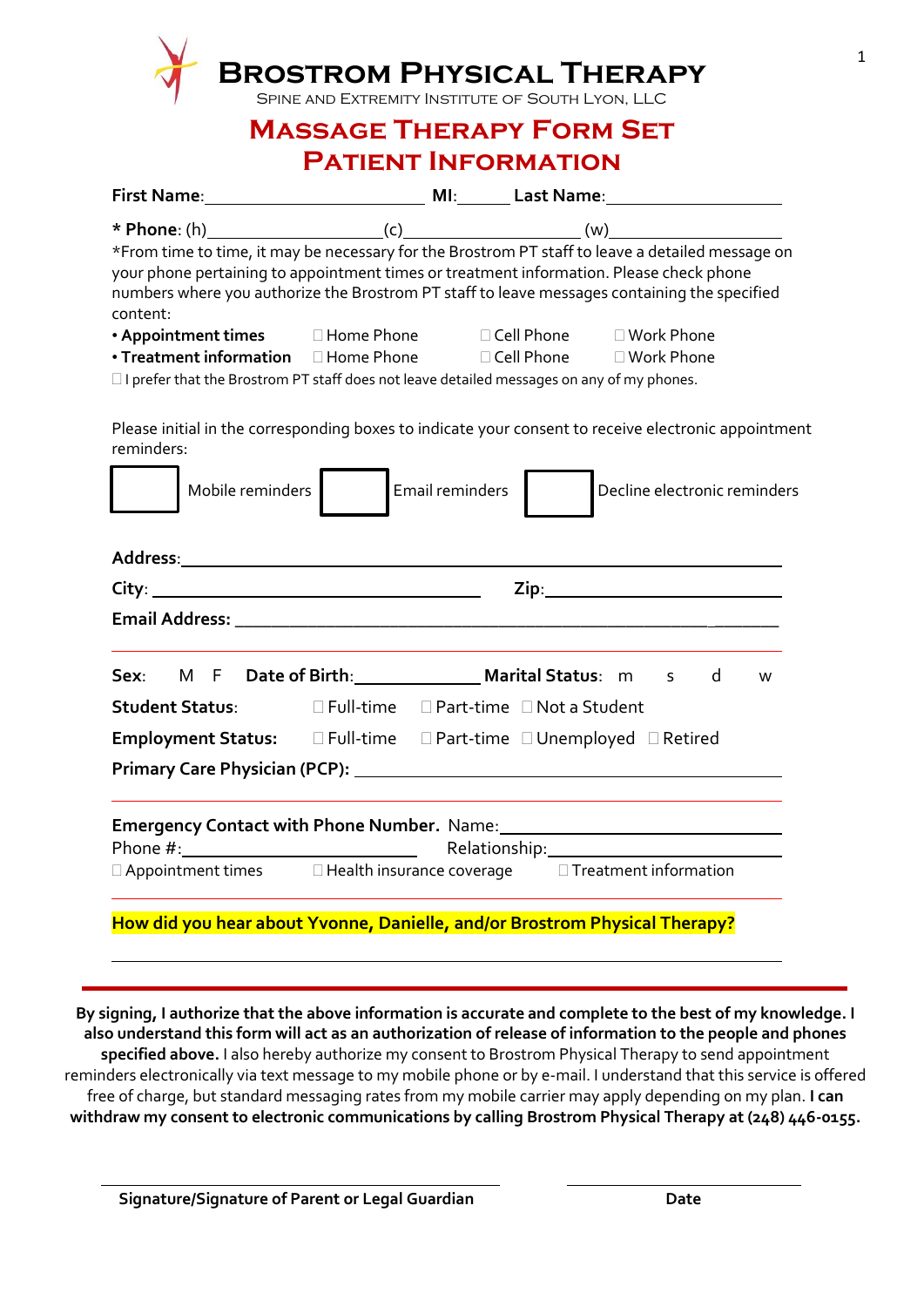

## **Brostrom Physical Therapy**

Spine and Extremity Institute of South Lyon, LLC

### **Health Questionnaire**

| Name:  | יe†ה∩<br>bucc. |
|--------|----------------|
| $\sim$ |                |

Profession:

**Massage Experience:** Have you received a professional massage before?  $\Box$  Yes  $\Box$  No If yes, what types of massage have you had (Swedish, shiatsu, deep tissue, etc.)?

Please explain massage experience/history:

What are your goals for treatment?

**Current Medications:**Please provide a list of all current medications in the table below. If you are not taking any medications currently, simply check the box below.

 $\Box$  I am not currently taking any medications

| <b>Medication Name</b><br>(including prescription, over-the-counter, herbal,<br>vitamin, and dietary supplements) | <b>Dosage</b> | Frequency | <b>Route Taken</b><br>(for example: oral, injection,<br>inhaler, etc.) |
|-------------------------------------------------------------------------------------------------------------------|---------------|-----------|------------------------------------------------------------------------|
|                                                                                                                   |               |           |                                                                        |
|                                                                                                                   |               |           |                                                                        |
|                                                                                                                   |               |           |                                                                        |
|                                                                                                                   |               |           |                                                                        |
|                                                                                                                   |               |           |                                                                        |

#### **Surgeries, Recent Hospitalizations, and Pertinent Past Medical History:**

Please list all surgeries (accompanied with the date of the surgery), recent hospitalizations, and pertinent past medical history:

*Surgery(ies): Date:*

*Recent Hospitalization(s): Date:*

*Pertinent Past Medical History (e.g. an accident resulting in an injury):*

#### **Please circle areas of discomfort or tension:**